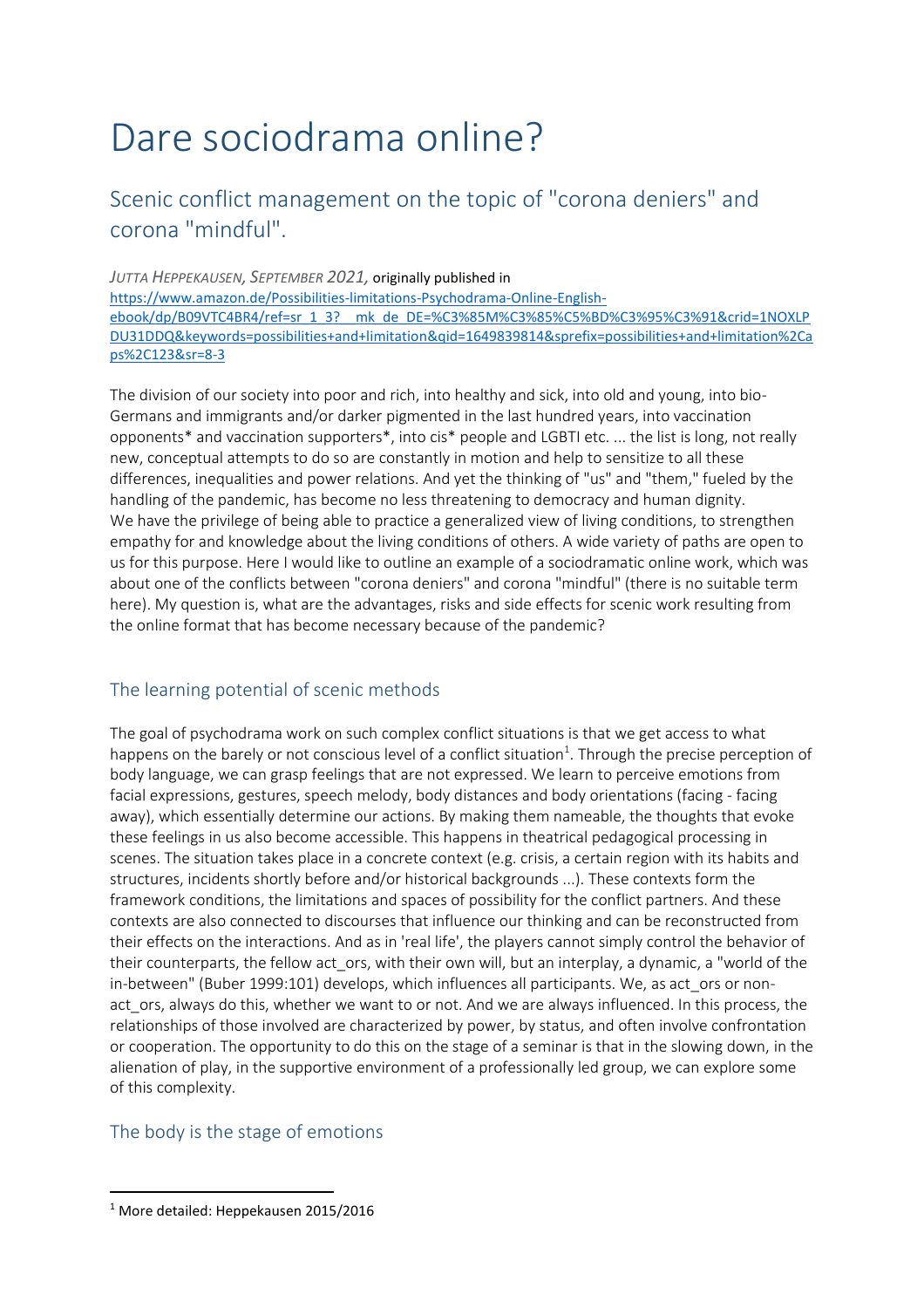"The body doesn't lie," it is rightly said. It is the stage of emotions and relatively uncontrollable by the cognition. This can also be a bit scary when working in groups, as we show something of ourselves that is effective but not always conscious to ourselves. In reflecting together on these feelings and their contexts, we can find out from which thoughts, stereotypes, images they were triggered and what effects they have on others. This gives us the opportunity to decide whether we want to consciously maintain these resulting attitudes and what consequences they have for others and the social fabric. It is an opportunity for self-understanding about the underlying values. Awareness and clarification should serve a collective self-understanding of who benefits from these values. This process is complex and circular, so it needs to be practiced and takes time.

The repertoire of theatrical or psychodrama methods for this is large. What they have in common is their potential of exploring the soul (Greek: psyche) through action (Greek: drama). Here I present excerpts from the sociodramatic approach. "Sociodrama is an instrument for determining social truth, truth about social structure and conflict, and for bringing about social change through dramatic methods." (Moreno 1947a/1981:220 after Buckel 2021:18)

Today we no longer speak of truth, but of an exploration of that world between the different planets of social actors\* and social groups. They draw their trajectories in power relations that they create together (or against each other) and shape (or deface) the common space. In this respect, strategies for change are linked to the question of solidarity and successful dialogues in a space that is never free of domination. This space and one's own room for maneuver in it have to be found out. In this sense Ron Wiener (British senior of sociodrama work) names three essential goals of sociodramas:

- to better understand social scenarios

- to provide all participants with new insights into the roles associated with the scenario - both their own and those of others

- to provide participants with the opportunity for emotional opening or even carthasis by expressing and exploring the feelings associated with the scenario." (Wiener 2001:11 after Buckel 2021:19)

## What is different about scenic work online?

The pandemic has challenged all of us in our creativity, including seminar methodology. Aversion to the medium of the computer had to be overcome in order to be able to continue working with groups, and new formats emerged that brought with them advantages and disadvantages. In general, we were able to experience that seminar offerings became more low-threshold, the composition of participants more diverse, and the costs lower. At the same time, we had to deal with inequality and exclusion: different technical, spatial and social conditions, IT knowledge and learning ability, and much more. Insights into personal living conditions became unavoidable (advantage or disadvantage?).

After the experiences with scenic work online this year, some observations seem to me worth considering for further seminar planning:

Self-perception: One's own body perception is reduced by the reduction to sitting and one's own gaze is directed at the faces of the fellow actors\*, the sitting posture is often habitual and not infrequently also tense. Since our own body posture also triggers feelings in ourselves (embodiment), our perception threatens to remain trapped in the familiar.

Group feeling: The body language perception of the others is concentrated on facial expressions and intonation, gestures, body tensions, distances/alignment and movement in space can hardly be perceived. During warm-up exercises and performances with a full body image, it is difficult to recognize the others on the farther away. Physical touch does not occur; vocal vibrations alone trigger physical reactions. Thus, the perception of words alone, which are closer to the consciousness than the body signals that go beyond it, gains weight.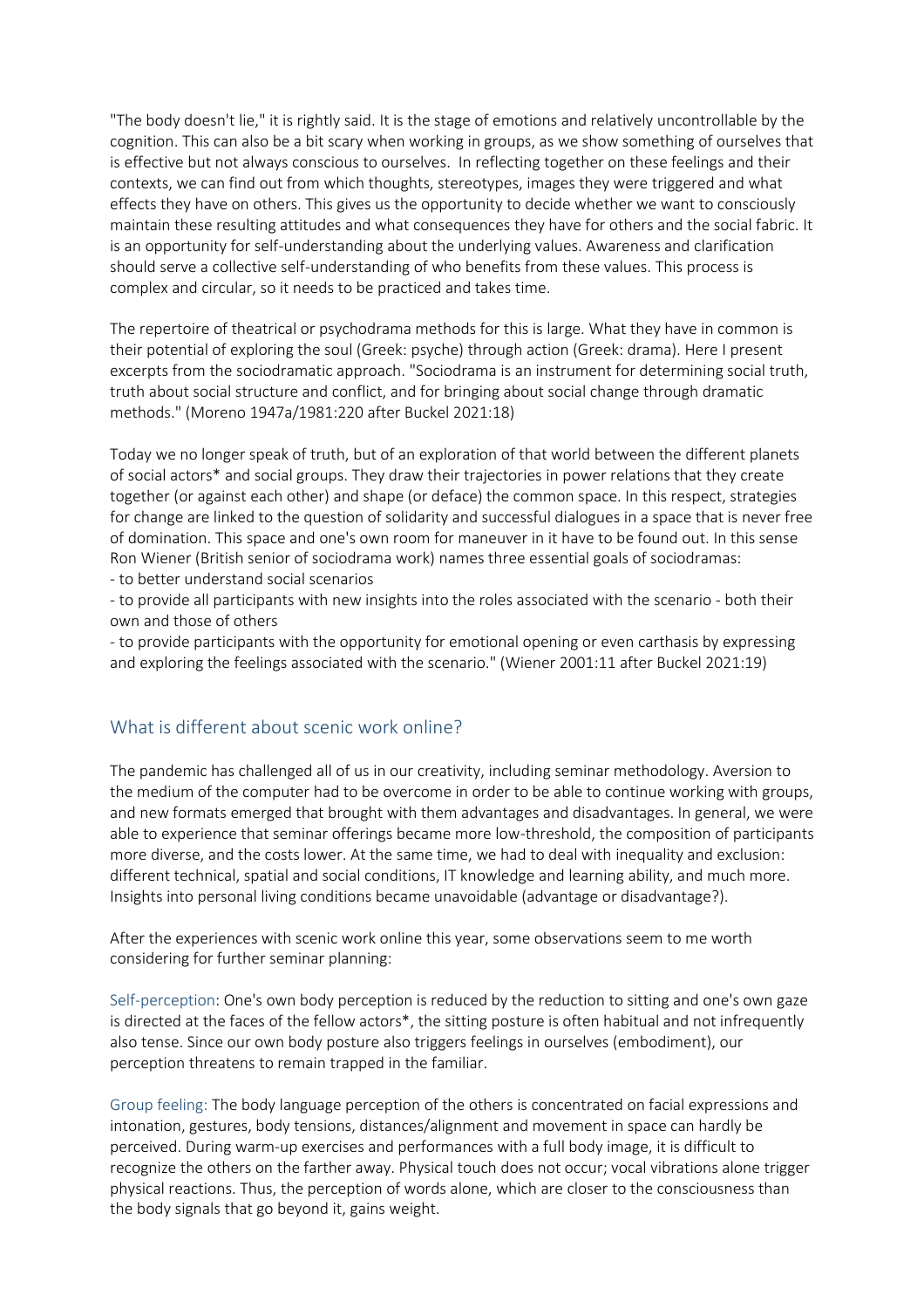Exchange of glances with each other and with the line are distorted, since the gaze is directed at the tile, but the impression of being looked at only arises when the gaze of the looking is directed at the camera. The audio transmission does not allow parallel sounds, which means that each utterance (speech or music) interrupts all others. On the one hand, this leads to a more "orderly" sequence of speech contributions; it is always clear who is speaking and playing at any given moment, and thus where the focus is in the sometimes on-stage confusion of the play. However, this focus also inhibits side conversations and spontaneous interjections. The leadership has to intervene more than usual to direct the focus if it gets stuck in any of the sometimes parallel scenes. As a result, the group's potential is less noticeable, and the role of the leadership can seem more dominant. After the end of the seminar, everyone is alone again with the after-vibrations or in contact with roommates or colleagues, there is no cool-down through common breaks or goodbyes. Online tools open up new creative possibilities here: changing small groups, written interim reflections and feedbacks, voting, role marking by renaming and dressing up, spontaneous painting - these give us so many ways of expression that we are just learning to exploit. They require a fairly high level of technical competence and up-to-date software from everyone, can stop the flow of what is happening in the seminar, and can unsettle or pressure individuals.

Presence: overall, presence is harder to maintain for all participants over a longer period of time than in a real room. Obviously, we need a different kind of concentration on the screen (light effects, technical problems) and are more easily distracted by possible disturbances in the home or work space. On the other hand, having a familiar environment of one's own can also support personal security and thus the willingness to get involved in the game. Withdrawal and self-protection in possibly too stressful moments is more easily possible.

In summary, I think it is more difficult in this format to surprise oneself, that is, to open up playful access to the unconscious knowledge hidden in our bodies that largely determines our actions. And yet: again and again after online sessions we are amazed at how much the game has touched us and what new impulses we have given and received, how much connectedness has become palpable in the group. What has facilitated this in view of the limitations described?

## Experiences from the workshop

.

*"Corona deniers" versus "Corona mindfuls"\* and the space of the in-between - a research trip with theater pedagogical methods* 

*Right-wing populist conspiracy narratives walk hand in hand and without mask in public space, combine with frustration, anger and rebellion, with fear for basic rights and hunger for "freedom". They arouse fear for human rights, for health and loss of protection of weaker people and much more. Dialogues are attempted at kitchen tables and in the media.* 

*Dialogues? Polarizations? Attributions? Self-righteousness? Necessary demarcations? ..."<sup>2</sup>*  Relieving technical preparation:

All participants received in advance a kind of short instruction manual for online work with different devices: Turning the camera on and off, covering the camera with sticky notes, gallery view, renaming, studio effects (disguise), hiding participant\* without video function.

Preparation of a room that is as free of disturbances as possible with freedom of movement and the assurance not to leave the digital room without prior notice.

At the beginning of the seminar: short (!) technical check.

Division of labor between content management and technical support, e.g. setting up break out rooms and helping people to enter during the session, answering technical questions in the chat.

<sup>&</sup>lt;sup>2</sup> Announcement text for the 1st workshop "Emancipatory educational work" in the educational center of the IG Metall in Sprockhövel, 16.3.2021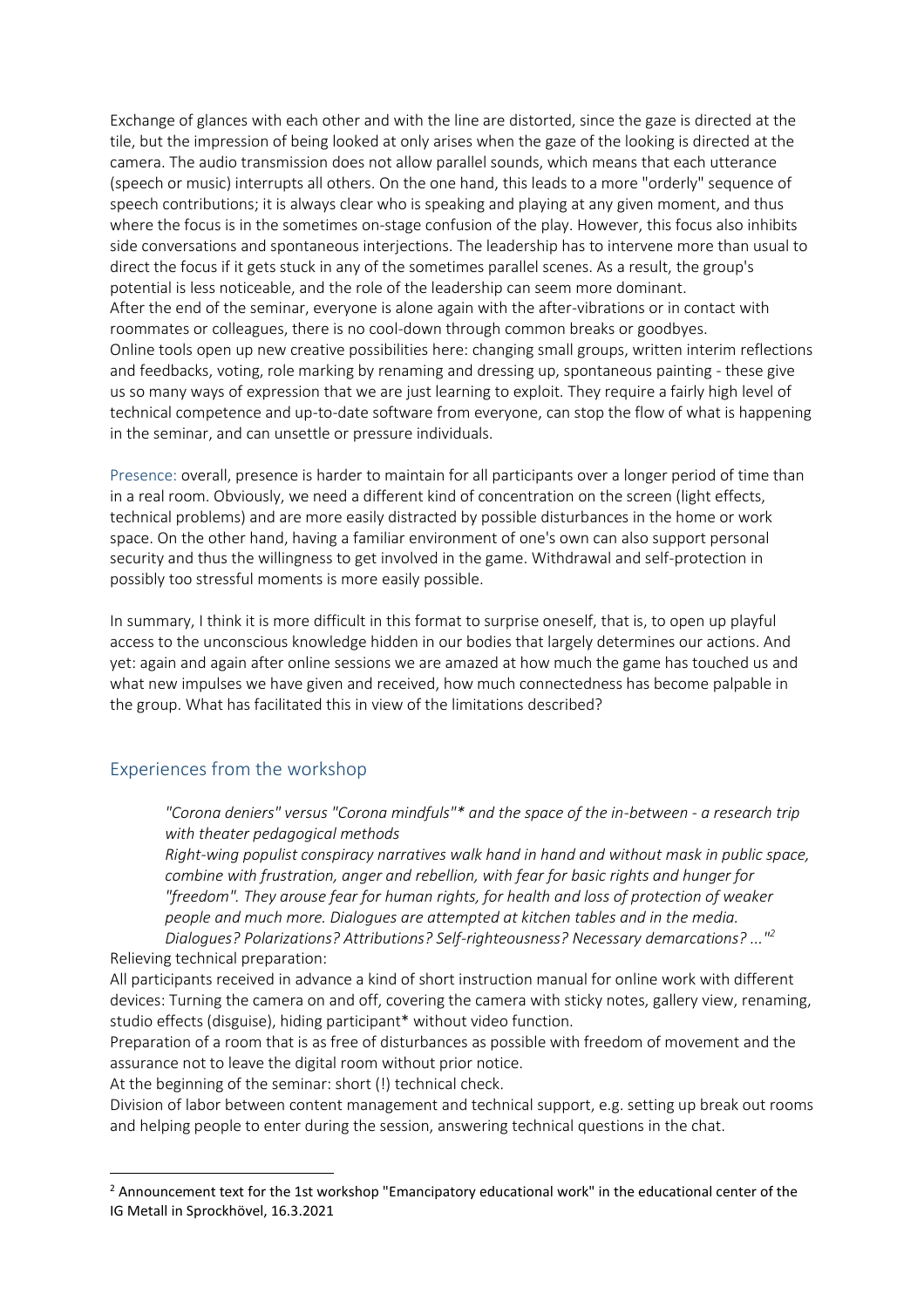#### Applied online-fair methods:

#### Warm-up:

- Sociometrics: 'How many groups are in this group?` with topic-related and also break-out questions. The participants (TN) each aired the slip of paper they had hung in front of the camera for yes answers. This is quick and looks appealing (mosaic of paper colors). - Chain with role change with an object close at hand held in front of the camera. TNs tell how they are doing from the object's perspective and then pass the word to the next TN: "I am X's calendar and all the time she is frantically flipping through it, writing, erasing, rewriting and not leaving me alone ..."

#### Action: sociodrama

From the variety of sociodramatic methods, the work with a collective role reversal will be presented here.

#### - Sketching a fictional scene:

Random meeting of people with and without masks after the storm of "Querdenkern" on the Reichstag in the S-Bahn. An argument ensues.

If there is more time, suggestions for topics and appropriate scenes are developed in the group (e.g. with the help of still images) and (sociometrically) agreed upon. Here, both were set by the leadership and were known to the participants who had chosen this workshop. - Scene preparation in two break-out rooms, random assignment of the participants who prepare for their roles together: "Collect good arguments for the success of this action from the perspective of corona deniers or good arguments for the criticism of this action from the perspective of corona mindful people!

Prepare for the also technically roles: put on digital or real masks, rename with role names." - Scene improvisation: all group members argue (language, intonation, facial expressions, gestures) from the respective role perspective and, setting aside all reservations, empathize more and more with these attitudes. Through the interactions in the whole group and, if necessary, supported by role interviews by the leadership, the role differentiates itself, which usually begins stereotypically. The leadership can also interfere itself - either in an appropriate role (e.g., constitutional protection) or as an off-person - if the dynamic "hangs" or one person becomes too dominant (neither was the case here). After a short pause:

- Collective role reversal: The groups exchange roles (names, masks) and continue the discussion "from the other side".

- Intermediate reflection: Everyone calls themselves by their personal names again, takes off all disguises and names what they experienced in the role (feelings, thoughts, observations) that could be interesting for the deeper exploration of the topic.

If there is more time, it would be possible to invent new roles from the group to add to the improvised game, expanding the system (health minister\*, sick person\*, esotericist\*, scientist\*, ...).

The playful and also topic-related warming up acts as an icebreaker, establishes an initial group feeling and facilitates the still unfamiliar changeover to a different mode of communication in the online encounter. Assuming roles - even technically - releases the imagination and encourages the initial exploration of foreign thoughts and feelings. The role reversal with the other side expands the perspectives experienced in (speech) action, confuses in a constructive way and opens one's own attitude on different levels to new ways of seeing and behaving and to open questions.

#### Deepening the topic in a fictitious dialogue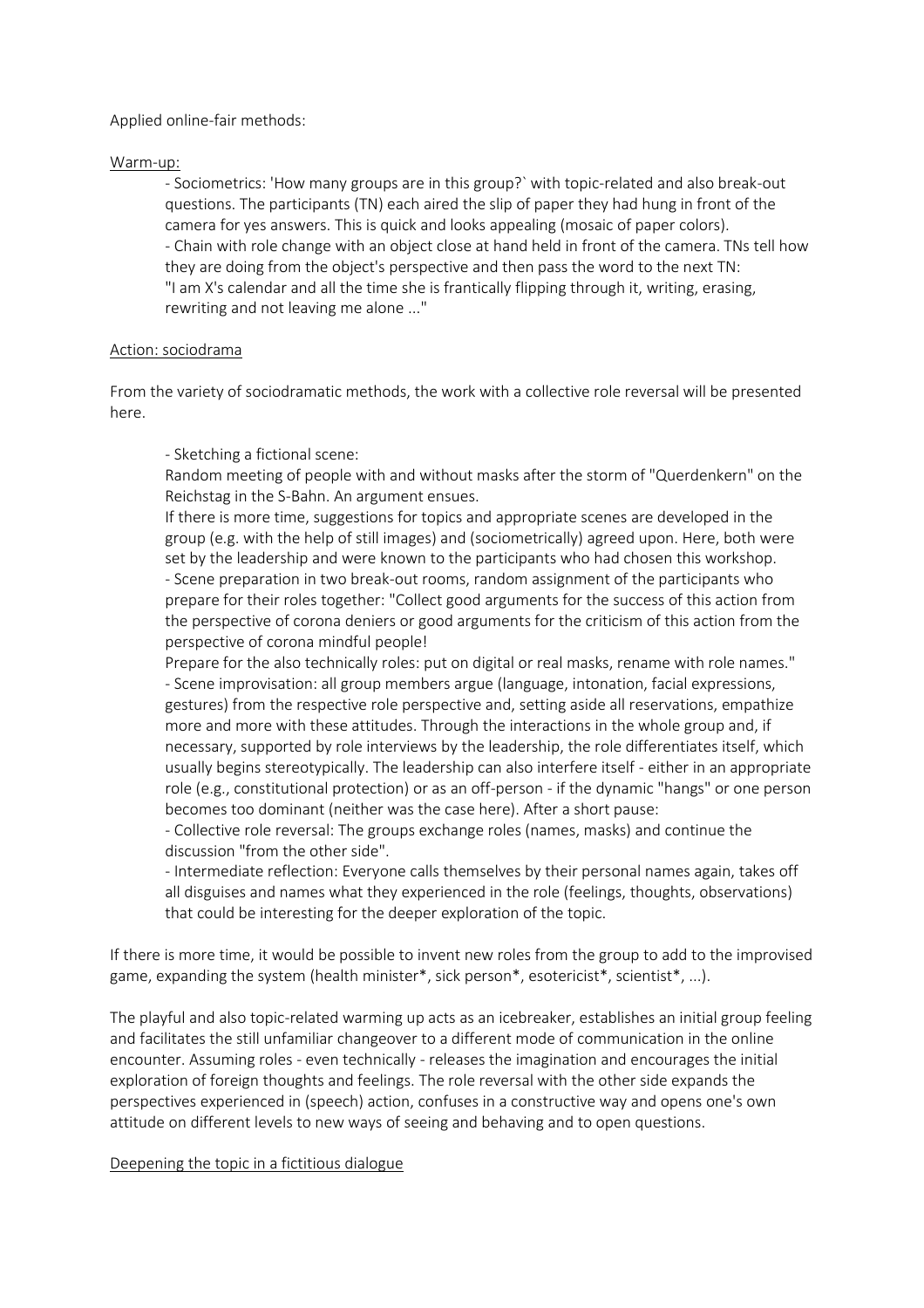In order to test the first impulses from the role reversal experience in new ways of behaving, we worked with an exercise from the repertoire of the "Theater of the Oppressed - Theater of Liberation": Screen image (Boal 1999:127).

Scene finding in new, smaller groups in the Break Out Room:

- Finds a crisp conflict situation (experienced or invented), briefly sketches it, and establishes roles (corona denier\* and corona mindful\*). Find an expressive title for the scene.

- Back in plenary, the group votes on which scene they would like to try new behaviors for, here:

*Conflict grandson-grandmother over wearing masks while shopping: Grandmother refuses*.

- Reconstruction of the conflict: the conflict is improvised by the case giver and an "insider", only the two are "on stage", i.e. all other cameras are off.

- Focusing on the essence of the conflict: The case giver and the antagonist bring two audience members "on stage" (cameras on), and "build images" of the respective antagonists by turning off their own cameras and instructing the players verbally (body and text).

- Reflection and deepening of the essence of the conflict: The "pictures" improvise the dispute with the given attitude (body and text).

- Change: The pictures become "autonomous" and change body posture and text, then a rotation begins in which ultimately all (but at least 5) group members lead the dispute themselves in all two positions and try out alternative behaviors.

- At the end, the "originals" come back on stage and can try out with each other what convinced them and what they would like to change:

- The case giver\* thanks all players by name ("de-role").

#### Reflection/Integration

- Evaluation in the group:
- o What did I experience in the roles?

o What experiences can I share?

o What ideas did I come up with through the game?

o What was useful in clarifying the conflict?

*This one was about getting out of an unequal power struggle and unintentional age discrimination. It was actually possible, through the collective "wisdom of the group", to surprise oneself (to activate knowledge in the group that was not or not explicitly conscious): to express clearly the grandson's fear (fear of contagion) and the good intention (protection) , while also respecting nonverbally the grandmother's desire for autonomy (tone of voice, facial expressions). Thus, a mutually agreeable solution could be found. With more time Setting can be connected here with distance to the stage events a Processing, with which the group dynamics and the contentwise development thread in small groups and plenum are analyzed, social connections worked out like the topic "age discrimination" and its structural connections are reflected or even scenically explored with a new sociodrama to this topic, which lay here under the "mask topic". Generalized possible solutions can be discussed and tested scenically in concrete contexts.* 

## Conclusions

In this exercise, rapid changes of stage action kept the attention despite the screen effort. Due to the preliminary information about the technique, there was no "stumbling" of the flow of the play in this group. With the break out rooms and work instructions in the chat, studio effects and further digital "gimmicks" (voting by whiteboard with stamps, paper covers of the camera, "stage" set up by hidden videos and closed cameras, offline voices with open mics with closed cameras) online fatigue risks were creatively countered. The players were invited to move themselves in the room and to change their body positions according to their roles, even if their counterparts could mainly only perceive their voices and mimosas, a little gesticulation. Playful warm-up exercises and the repeated invitation